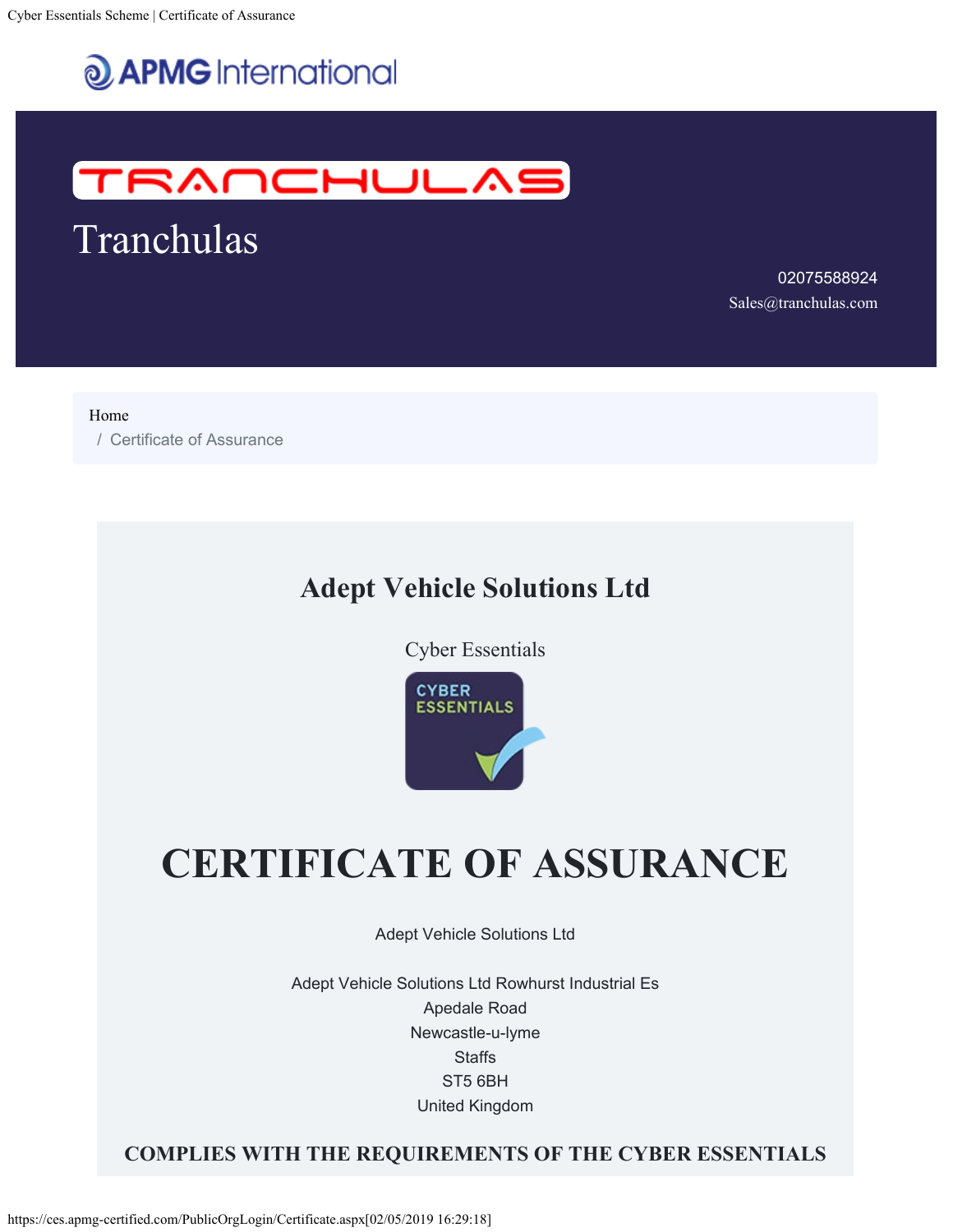#### **SCHEME**

Certificate Number: **8193982**

Date of Certification: **2 May 2019**

Profile Published: **February 2017**

Recertification due: **1 May 2020**

Assessor: **Zubair Khan**

#### **Business Scope**

**The scope of this certification covers IT infrastructure of Adept Vehicle Solutions Ltd including servers, firewall, switches, PCs, laptops, mobile devices and wireless access points located at Apedale road, Newcastle Under Lyme, Staffordshire, ST5 6BH.**



This Certificate certifies that the organisation named was assessed as meeting the Cyber Essentials implementation profile published in February 2017 and thus that, at the time of testing, the organisation's ICT defences were assessed as satisfactory against commodity based cyber attack. However, this Certificate does not in any way guarantee that the organisation's defences will remain satisfactory against cyber attack.

## **Organisation Details**



Adept Vehicle Solutions Ltd